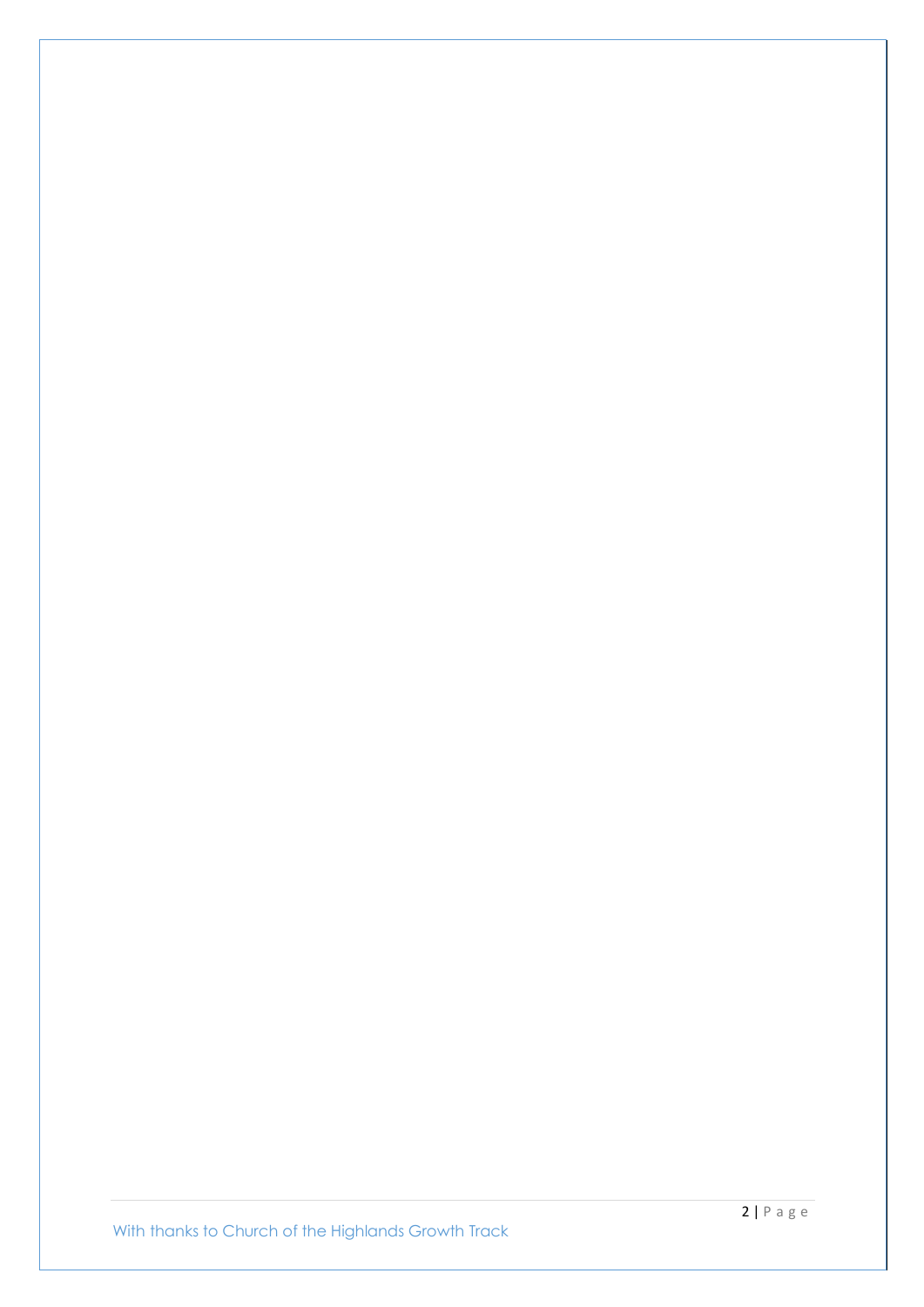# How to take the Spiritual Gifts Assessment

#### Step 1

Respond to the spiritual gifts statements by writing the number that indicates how each statement describes you in the blanks on page 5:

- 1 Almost never
- 2 Sometimes
- 3 Almost always

#### Step 2

Add each line on page 5 left to right and place the totalled number in the total column.

#### Step 3

Identify your three highest totalled numbers with the corresponding letter and the spiritual gift it represents (listed in the pages following the assessment).

#### Step 4

Connect with a team that complements your highest rates spiritual gifts and availability to serve.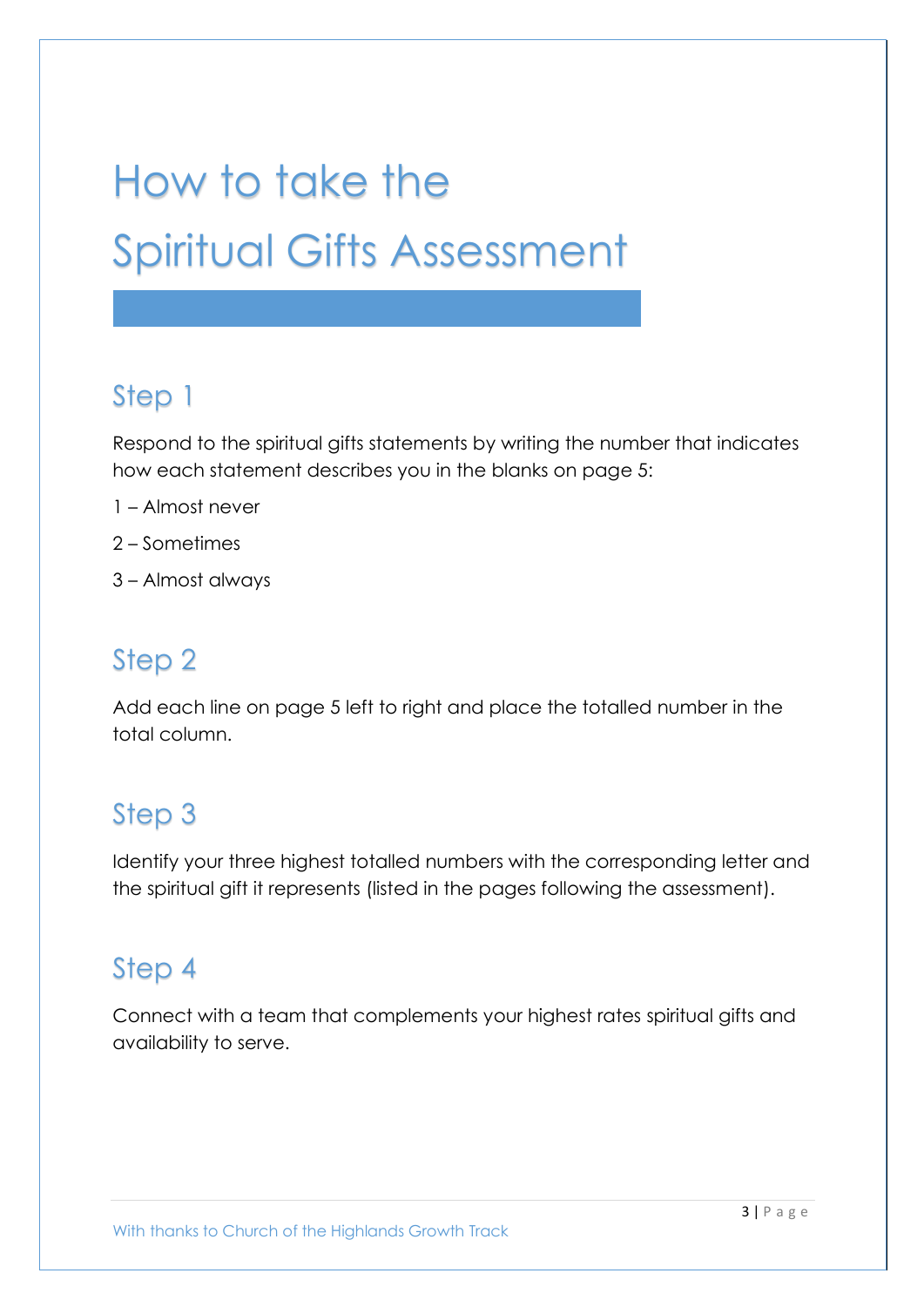### The Spiritual Gifts Assessment

- 1. I like organizing services and events.
- 2. Iam interested in helping to start new churches.
- 3. I enjoy working with my hands.
- 4. I pray daily for people who don't know Jesus.
- 5. Encouraging others is a high priority in my life.
- 6. I trust God to provide for my daily needs.
- 7. I am passionate about financially investing in the Kingdom of God.
- 8. I look for opportunities to pray for the sick.
- 9. I enjoy doing little things that others typically do not enjoy.
- 10. I often have people over to my house.
- 11. I enjoy spending hours in prayer for other people.
- 12. I tend to motivate others to get involved.
- 13. I hurt when I see others hurting.
- 14. I enjoy sharing the Gospel with other people groups and nationalities.
- 15. I've devoted considerable time to mastering my voice and/or musical instrument.
- 16. Caring for the hurting is one of my highest priorities.
- 17. I get frustrated when people knowingly sin.
- 18. I enjoy serving behind the scenes.
- 19. Ilike creating outlines of the Bible.
- 20. I am passionate about managing details.
- 21. I like tohelpstart new churches in new places.
- 22. I consider myself handy with my hands.
- 23. I am greatly motivated by seeing people who don't know God be saved.
- 24. I come across as loving and caring.
- 25. Asking God for a list of seemingly impossible things is exciting to me.
- 26. I find ways to give offerings above my tithe.
- 27. I believe miraculous healing is possible and still happens.
- 28. Helping others is one of my greatest motivations.
- 29. Creating a warm and welcoming environment is important to me.
- 30. I am burdened to pray for situations affecting the world.
- 31. I prefer to take the lead whenever possible.
- 32. I'm very sensitive to sad stories.
- 33. The idea of living in another country to benefit the Gospel is exciting to me.
- 34. I desire to serve the church through worship.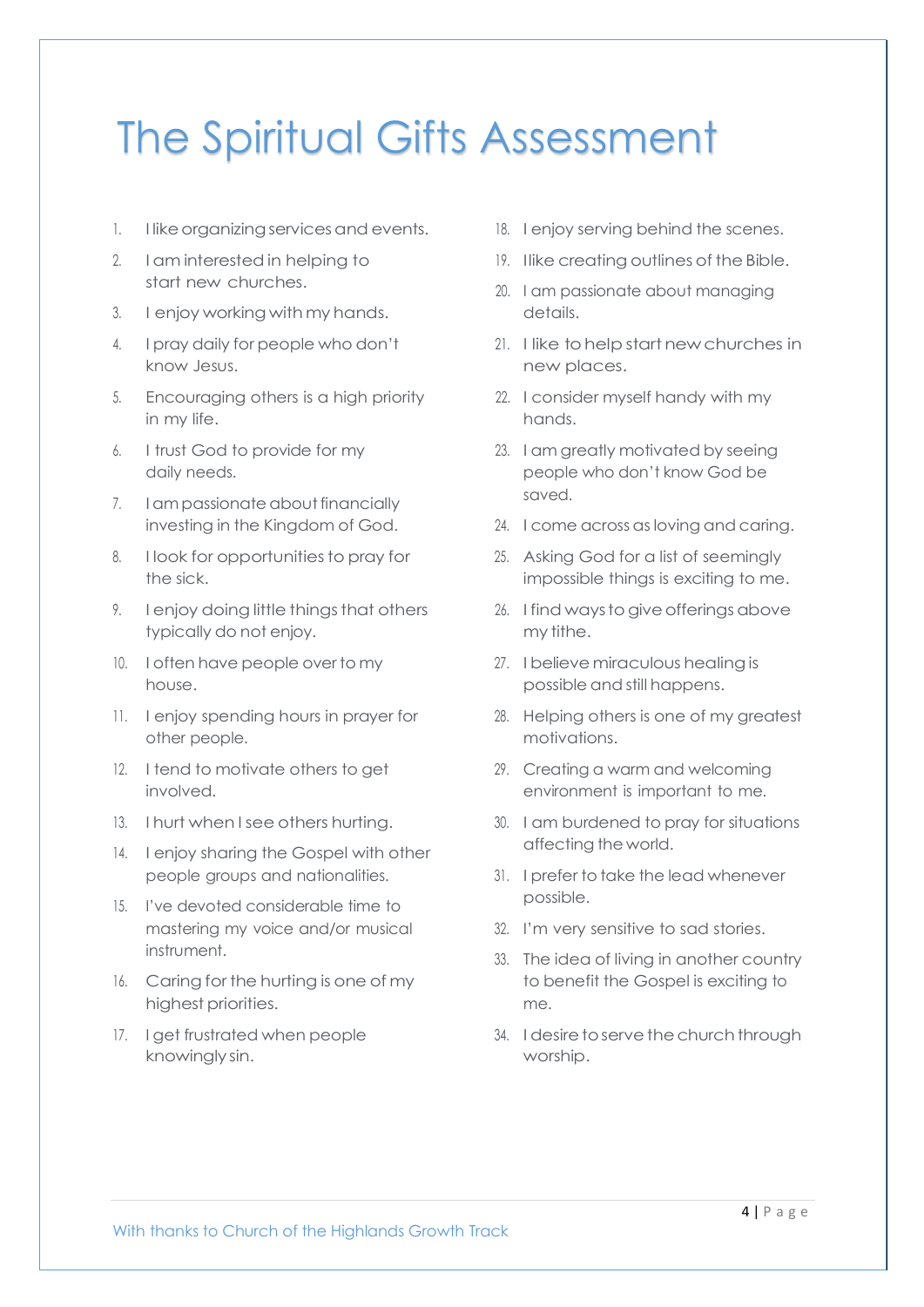- 35. I enjoy connecting, caring for, and coaching others.
- 36. Confronting someone about a sin in their life is important to me.
- 37. It bothers me when people sit around and do nothing.
- 38. I share Biblical truth with others to help them grow.
- 39. Creating a task list is easy and enjoyable forme.
- 40. I am attracted to ministries that start new churches.
- 41. Building something with my handsis very satisfying to me.
- 42. Sharing the Gospel with someone I do not know is exciting and natural for me.
- 43. I look for ways to encourage other people.
- 44. I trust that God has my back in every situation.
- 45. I want to make more money so that I can give more.
- 46. God has used me to bring healing to those who are sick.
- 47. Being a part of the process is fulfilling to me.
- 48. I tend to make total strangers feel at home.
- 49. People often ask me to pray for them.
- 50. I delegate responsibilities to accomplish tasks.
- 51. I am motivated tohelp people in need.
- 52. I focus a lot on reaching the world for Christ.
- 53. I gain my deepest satisfaction through leading others in vocal or instrumental worship.
- 54. I enjoy helping people who are going through a difficult time.
- 55. I enjoy hearing passionate and clear preaching of God's Word.
- 56. I like to do small things that others overlook.
- 57. I enjoy knowing Biblical details and helping others understand them, too.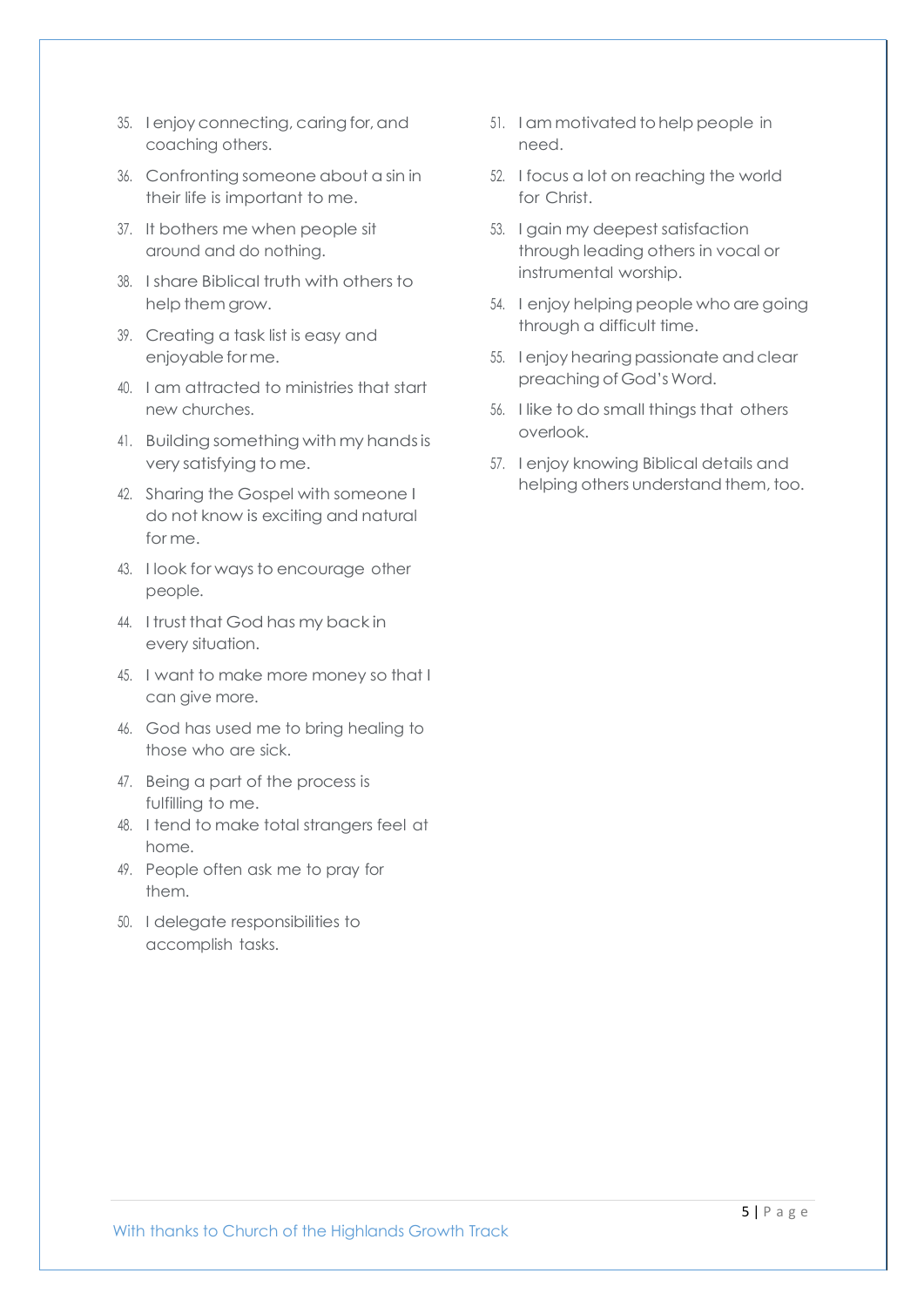## Answer Sheet

|                | 1 Almost Never |     | 2 Sometimes    |     | 3 Almost Always |              |      |
|----------------|----------------|-----|----------------|-----|-----------------|--------------|------|
|                |                |     |                |     |                 | <b>Total</b> | Gift |
| $\mathbbm{1}.$ |                | 20. |                | 39. |                 | A            |      |
| 2.             |                | 21. |                | 40. |                 | <b>B.</b>    |      |
| 3.             |                | 22. | and and        | 41. |                 | C.           |      |
| 4.             |                | 23. | $\mathbb{R}^2$ | 42. |                 | D.           |      |
| 5.             |                | 24. |                | 43. |                 | E.           |      |
| 6.             |                | 25. |                | 44. |                 | F.           |      |
| $7. \,$        |                | 26. | $\sim$         | 45. |                 | G.           |      |
| 8.             |                | 27. | $\frac{1}{2}$  | 46. |                 | Н.           |      |
| 9.             |                | 28. |                | 47. |                 | I.           |      |
| 10.            |                | 29. |                | 48. |                 | J.           |      |
| 11.            |                | 30. |                | 49. |                 | K.           |      |
| 12.            |                | 31. |                | 50. |                 | L.           |      |
| 13.            |                | 32. | $\sim$         | 51. |                 | M.           |      |
| 14.            |                | 33. | $\sim$         | 52. |                 | N.           |      |
| 15.            |                | 34. |                | 53. |                 | O.           |      |
|                |                |     |                |     |                 |              |      |
| 16.            |                | 35. |                | 54. |                 | P.           |      |
| 17.            |                | 36. |                | 55. |                 | Q.           |      |
| 18.            |                | 37. |                | 56. |                 | R.           |      |
| 19.            |                | 38. |                | 57. |                 | S.           |      |